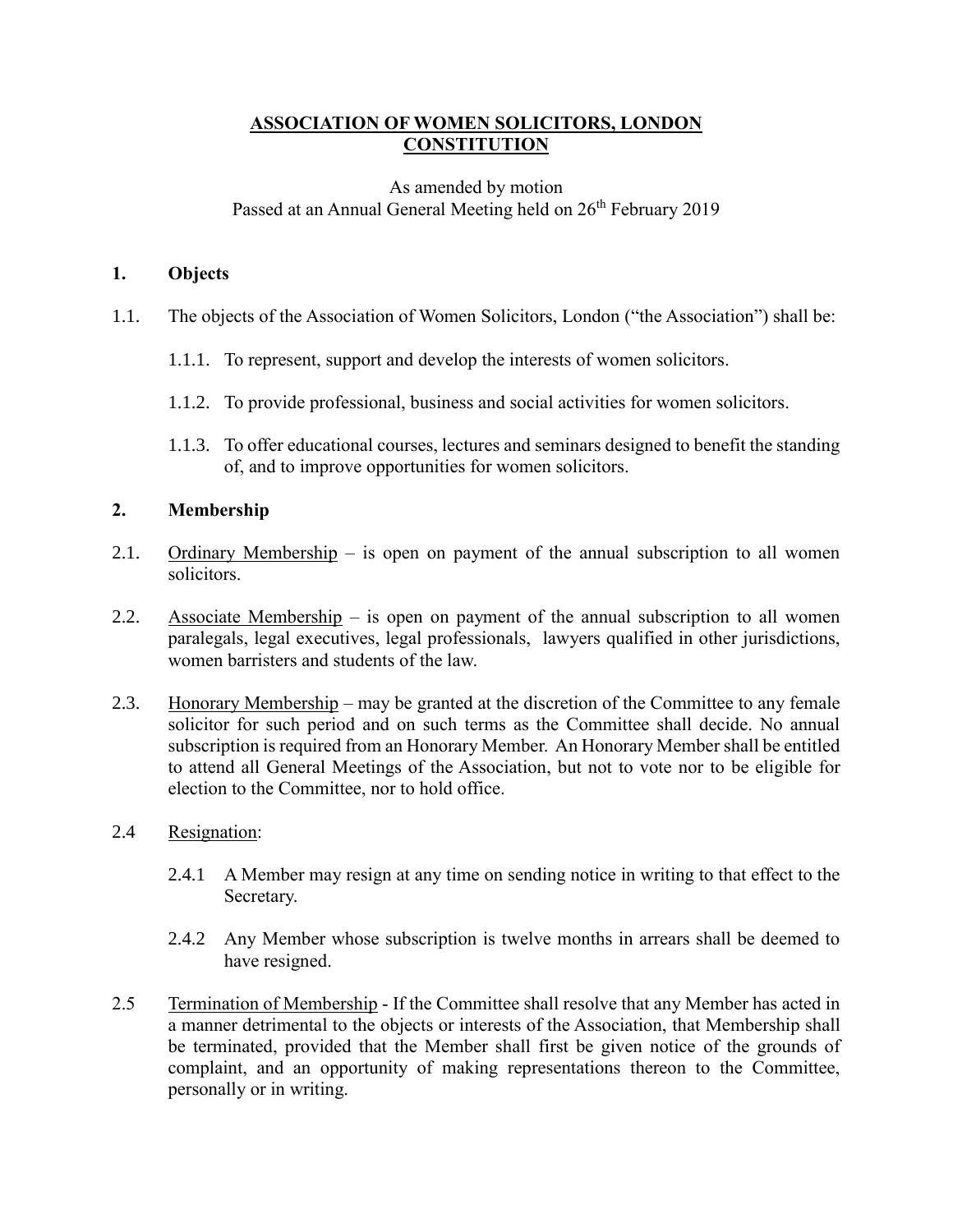2.6 Membership Subscriptions - Membership subscriptions may be fixed in general meetings from time to time. Subscriptions, if any, shall be payable on admission to Membership and thereafter annually on such dates as may be fixed by the Committee from time to time.

## **3. Management**

- 3.1 The management of the Association shall be vested in the Committee.
- 3.2 The Committee shall have power to adopt and issue such operating procedures for the Association as it shall think fit.
- 3.3 The Committee may from time to time appoint contractors to carry out tasks for the Association and in its discretion remove such contractors as it may think fit, determine their powers and duties and fix their remuneration.
- 3.4 No payment shall be made out of the funds of the Association without authority of the Committee or the Chair and one other officer.

# **4 Officers**

- 4.1 The Officers shall be the Chair, Vice-Chair, the Secretary, and the Treasurer each of whom shall act in an honorary capacity. The officers shall take office at the end of the Annual General Meeting for the forthcoming year until the end of the following Annual General Meeting.
- 4.2 Officers for the following year shall each be nominated by two Committee Members and be elected annually by the Committee from amongst its number such elections to be ratified at the Annual General Meeting.
- 4.3 If any offices shall fall vacant during the year, the Committee shall fill such vacancies from amongst its Members, until the end of the next Annual General Meeting.
- 4.4 The Committee may, if it thinks fit, elect a Deputy Vice-Chair from amongst its number.

## **5. The Committee**

- 5.1 The Committee shall consist of the Officers and elected Members of the Association ("Elected Committee Members") subject to the total number of co-opted Members, Elected Committee Members and Officers not exceeding eighteen.
- 5.2 All Elected Committee Members shall resign from office at the Annual General Meeting and, subject to rule 5.4, shall be eligible for re-election.
- 5.3 The election of Committee Members shall take place at the Annual General Meeting.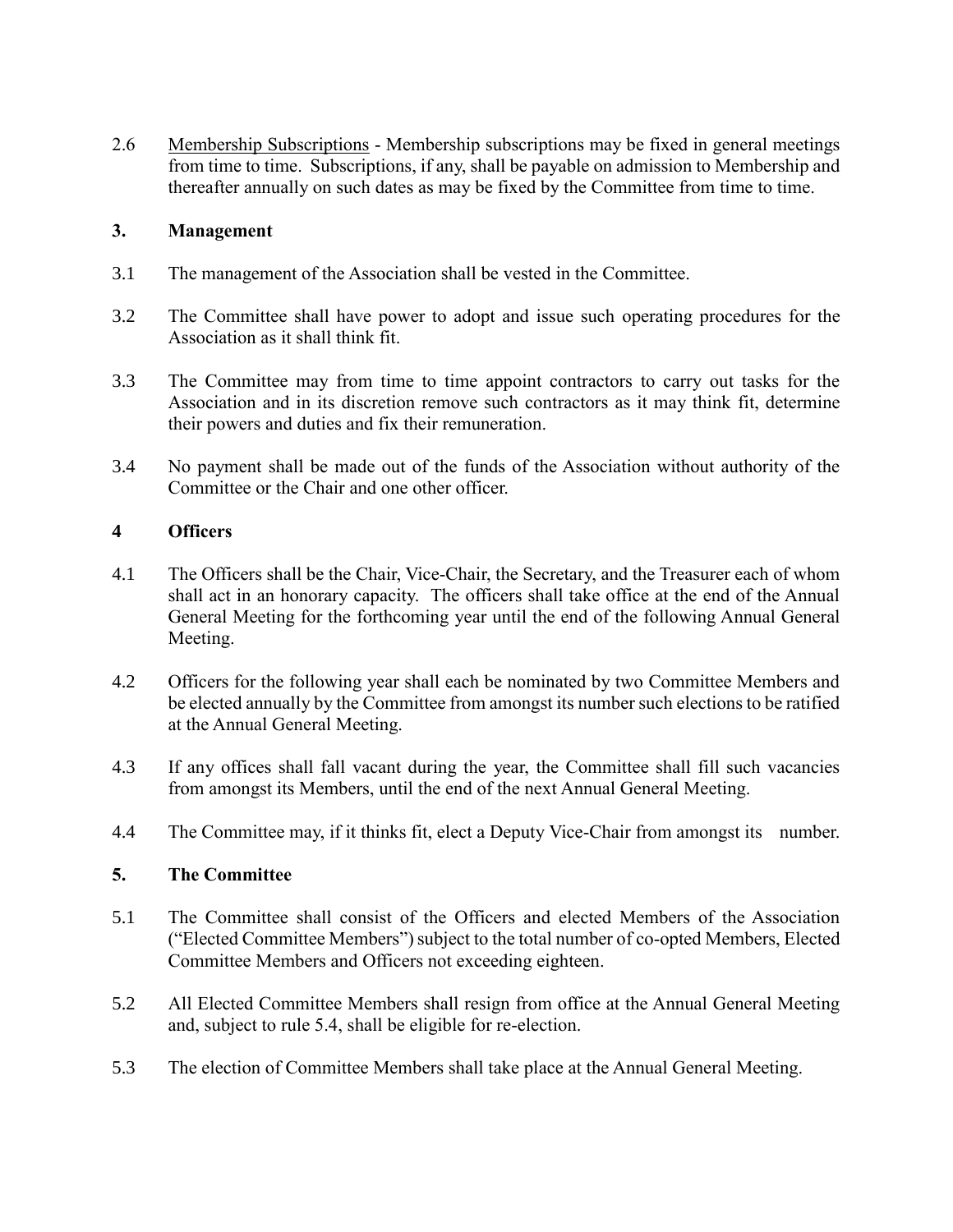- 5.4 Nominations for the Committee signed by two Members and the nomination shall be sent to the Secretary not less than 14 days before the Annual General Meeting.
- 5.5 The Committee shall be entitled from time to time to co-opt any Member of the Association (subject to the total number of co-opted Members and Elected Committee Members not exceeding eighteen) as an additional Member of the Committee or to fill a vacancy. Any Member so co-opted shall retire at the Annual General Meeting following co-option but shall be eligible for re-election.
- 5.6 A member of the Committee shall cease to hold office if:
	- 5.6.1 is struck off the Roll;
	- 5.6.2 the Committee member becomes incapable by reason of mental disorder, illness or injury of managing and administering their own affairs;
	- 5.6.3 resigns by notice in writing;
	- 5.6.4 has not physically attended at least two Committee meetings within the previous twelve months and the Committee so determines;
	- 5.6.5 at least three quarters of the other members of the Committee pass a resolution that she be removed from office
- 5.7 At any one time, at least 75% of the Committee shall be Ordinary members.

### **6. Proceedings of the Committee**

- 6.1 The Committee shall be responsible for:
	- 6.1.1 approval of the overall strategy of the Association;
	- 6.1.2 liaison between the Committee, the Women Lawyers Division of The Law Society and any other groups of women lawyers or associated professions.
- 6.2 The Committee shall regulate the proceedings of its meetings as it shall think fit, including permitting meetings by suitable electronic means as agreed by the Committee who should ensure that each participant can communicate with all other participants.
- 6.3 The Committee shall hold not less than three quorate meetings every year.
- 6.4 A quorum is achieved when at least four Elected Committee members are physically present at a Committee meeting.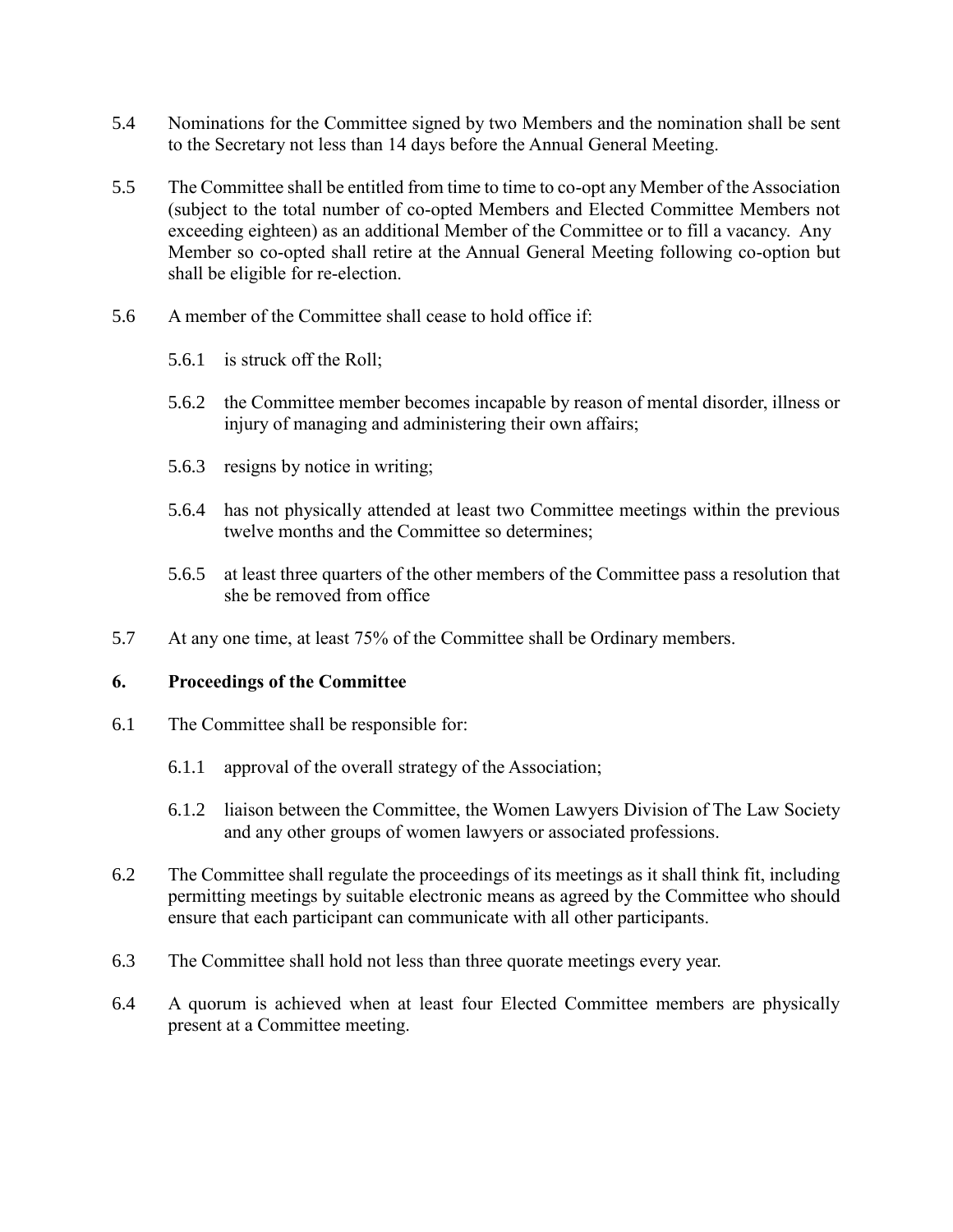6.5 The Committee may at any time create any special or standing sub-committee, working group or study group for any purpose that the Committee shall decide, the terms of reference and membership of which shall be decided by the Committee.

## **7. Financial Year**

The Association's financial year shall be the calendar year.

### **8. General Meetings**

- 8.1 The Association shall meet as often as the Committee in is discretion shall decide. Meetings shall be conducted in accordance with the following rules.
- 8.2 There shall be an Annual General Meeting ("AGM") in every year held in February or March, the date of which shall be fixed by the Committee and notified to Members at least two months beforehand, and which shall include the following business:
	- 8.2.1 To receive from the Secretary a Report of the proceedings of the Association during the preceding year;
	- 8.2.2 To receive from the Treasurer the Accounts of the Association for the preceding year;
	- 8.2.3 To ratify the election of the Officers;
	- 8.2.4 To elect the Committee;
	- 8.2.5 To appoint any Auditors.
- 8.3 The Committee may, and shall if so requested in writing by not less than ten Ordinary Members, call an Extraordinary General Meeting ("EGM") for the transaction of special business.

### **9. Notices of EGM**

- 9.1 The Secretary shall send out to all Members notice of each EGM at least fifteen working days before the date fixed for the EGM.
- 9.2 The notice of the EGM shall specify the time, place and purpose of the EGM and shall give particulars of any business to be transacted.
- 9.3 Accidental omission to give notice of an EGM to any individual Members shall not invalidate any proceedings at that meeting.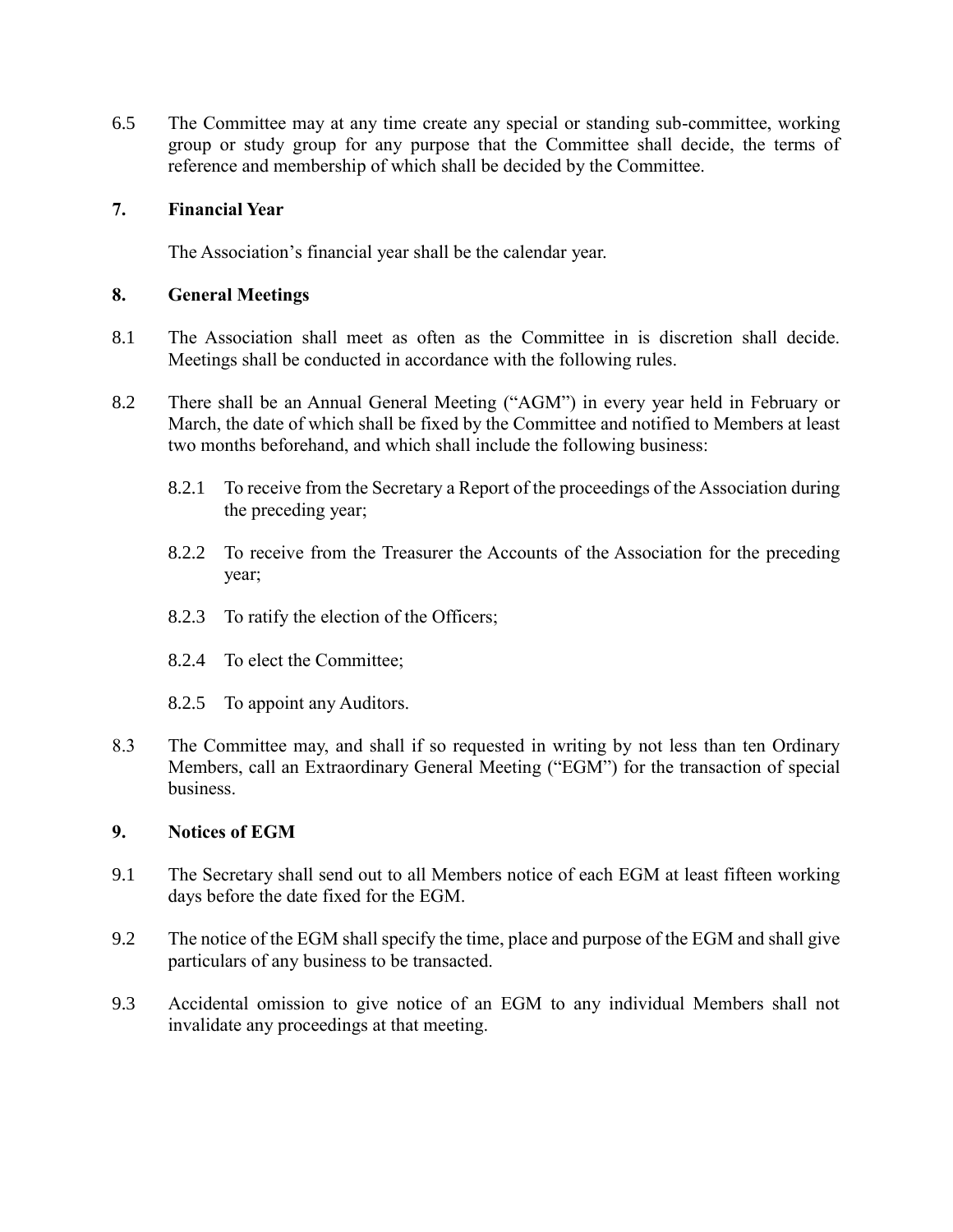## **10. Procedure at General Meetings**

- 10.1 At all General Meetings ten members present and entitled to vote shall form a quorum.
- 10.2 At all such General Meetings the chair shall be taken by the Chair; in the Chair's absence the Vice-Chair; in the Vice-Chair's absence the General Meeting shall elect a chairperson.
- 10.3 Any Member wishing to raise any matter at a General Meeting shall give notice in writing thereof to the Secretary not later than seven days before the date of the General Meeting, provided that the Chair may at her discretion allow any matter to be raised at the General Meeting without such previous written notice.
- 10.4 Every motion at all such General Meetings shall be proposed and seconded and shall then be open for debate. If a motion be not seconded it shall be deemed to have been withdrawn. If there be no debate on a motion it shall immediately be put.
- 10.5 All written notices between members and the Committee may be communicated by electronic means.

## **11. Voting**

- 11.1 Motions, amendments and all other similar matters put to the vote at any meeting of the Association or at any meeting of the Committee shall be deemed to be carried by the majority vote of those present and voting. In the event of an equality of votes the Chair of the meeting shall have a second or casting vote.
- 11.2 The Committee may, if it thinks fit, make provision for postal voting.

### **12. Proxies**

The Committee may, if it thinks fit, make regulations for enabling Members unable to be present at any General Meeting to vote by proxy.

### **13. Alteration of Constitution**

Any General Meeting of the Association shall have power to alter the Constitution to any extent whatsoever, provided that no alteration or addition shall be discussed except upon motion nor accepted unless by a majority of at least two thirds of the Members voting thereon.

### **14. Indemnity**

<span id="page-4-0"></span>14.1 Every Member of the Committee, or any committee, or group created by the Committee shall be entitled to be indemnified out of the funds of the Association against all costs, losses, liabilities and expenses which may be incurred or for which a liability may arise by reason of: